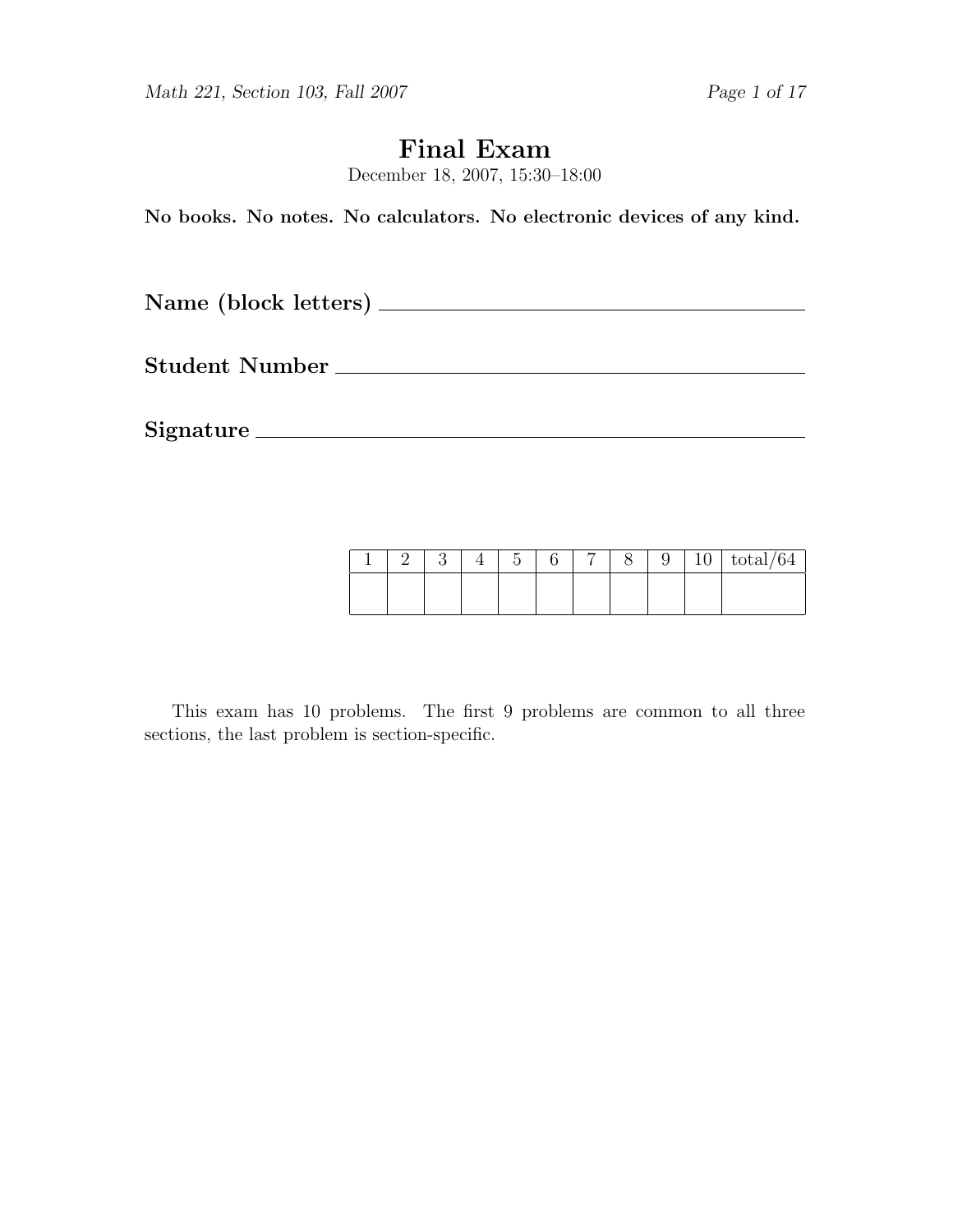## Problem 1. (6 points)

Find a basis for the null space of the matrix

$$
A = \begin{pmatrix} 2 & -4 & 1 & t \\ 1 & -2 & 2 & t \\ 1 & -2 & 1 & 2t \\ 1 & -2 & 1 & t \end{pmatrix}
$$

Your answer will depend on the value of  $t$ .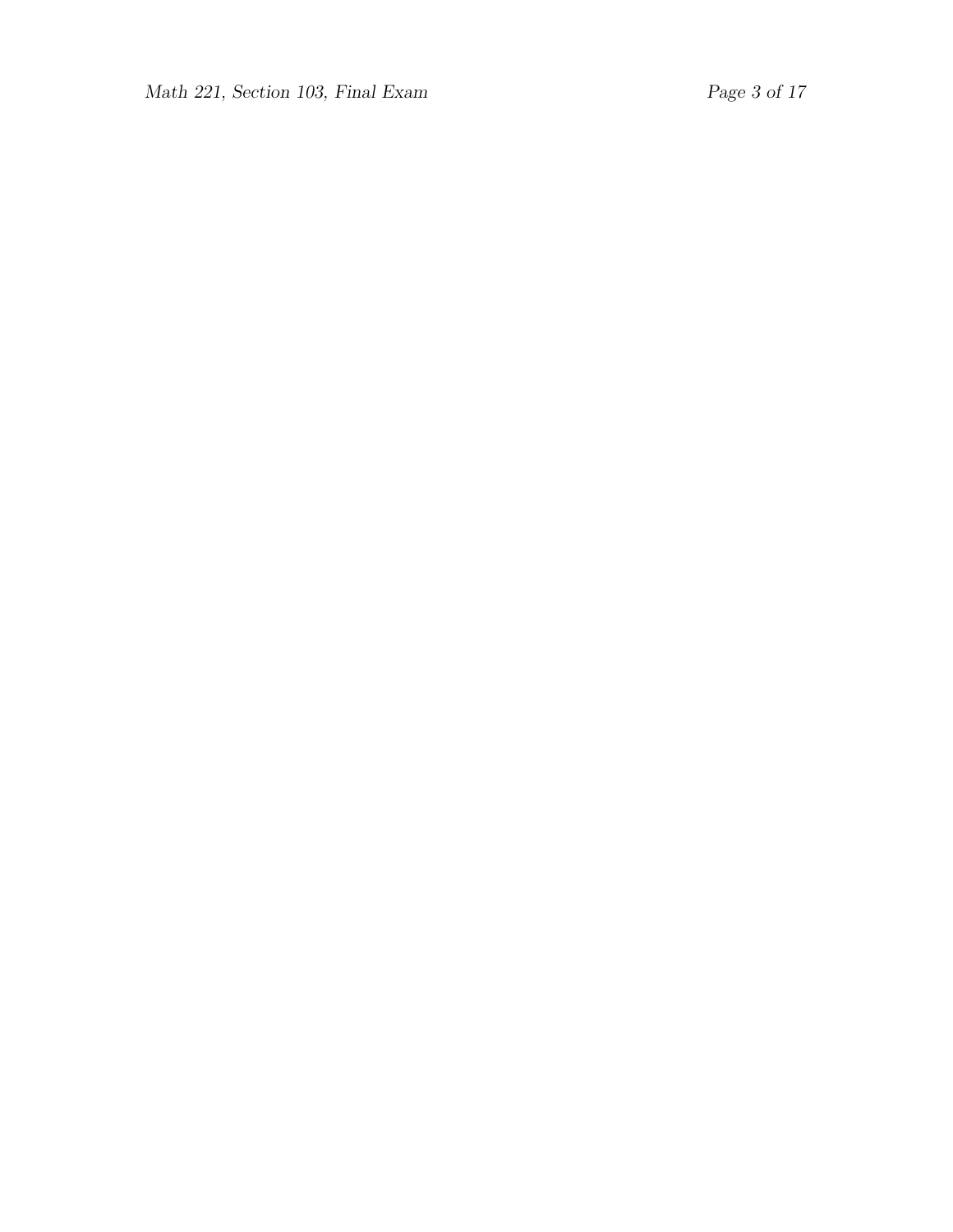Problem 2. (4 points) Find the inverse of the matrix

$$
B = \begin{pmatrix} 2 & 0 & -2 & 0 \\ 0 & 1 & 0 & 0 \\ 0 & 3 & 1 & 5 \\ 0 & 0 & 0 & 1 \end{pmatrix}
$$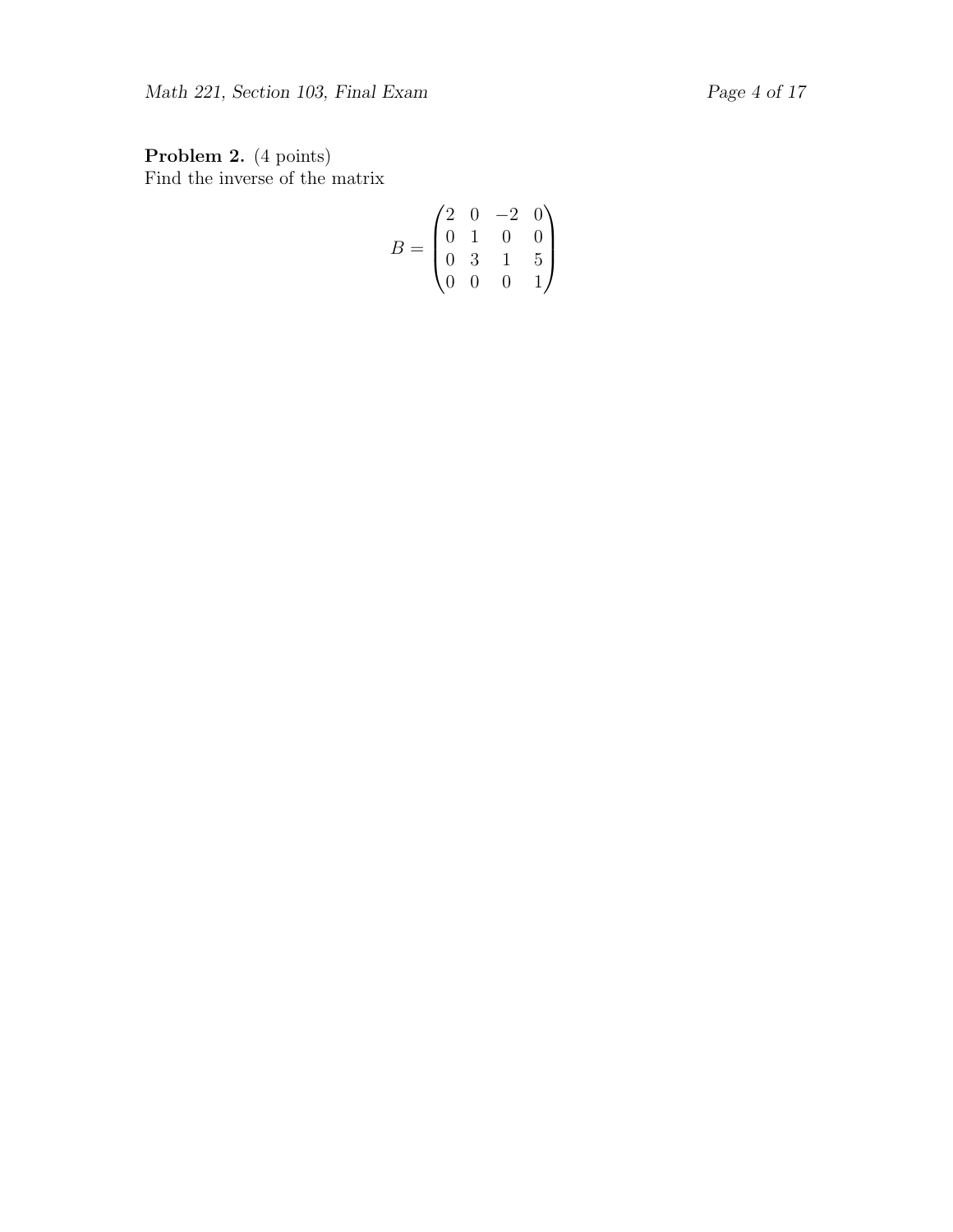Problem 3. (6 points) Find a  $2 \times 2$  matrix A such that

$$
\begin{pmatrix} 1 & 2 \ 0 & 1 \end{pmatrix} A \begin{pmatrix} 1 & 3 \ 0 & 1 \end{pmatrix} = \begin{pmatrix} 1 & 1 \ 1 & 1 \end{pmatrix}.
$$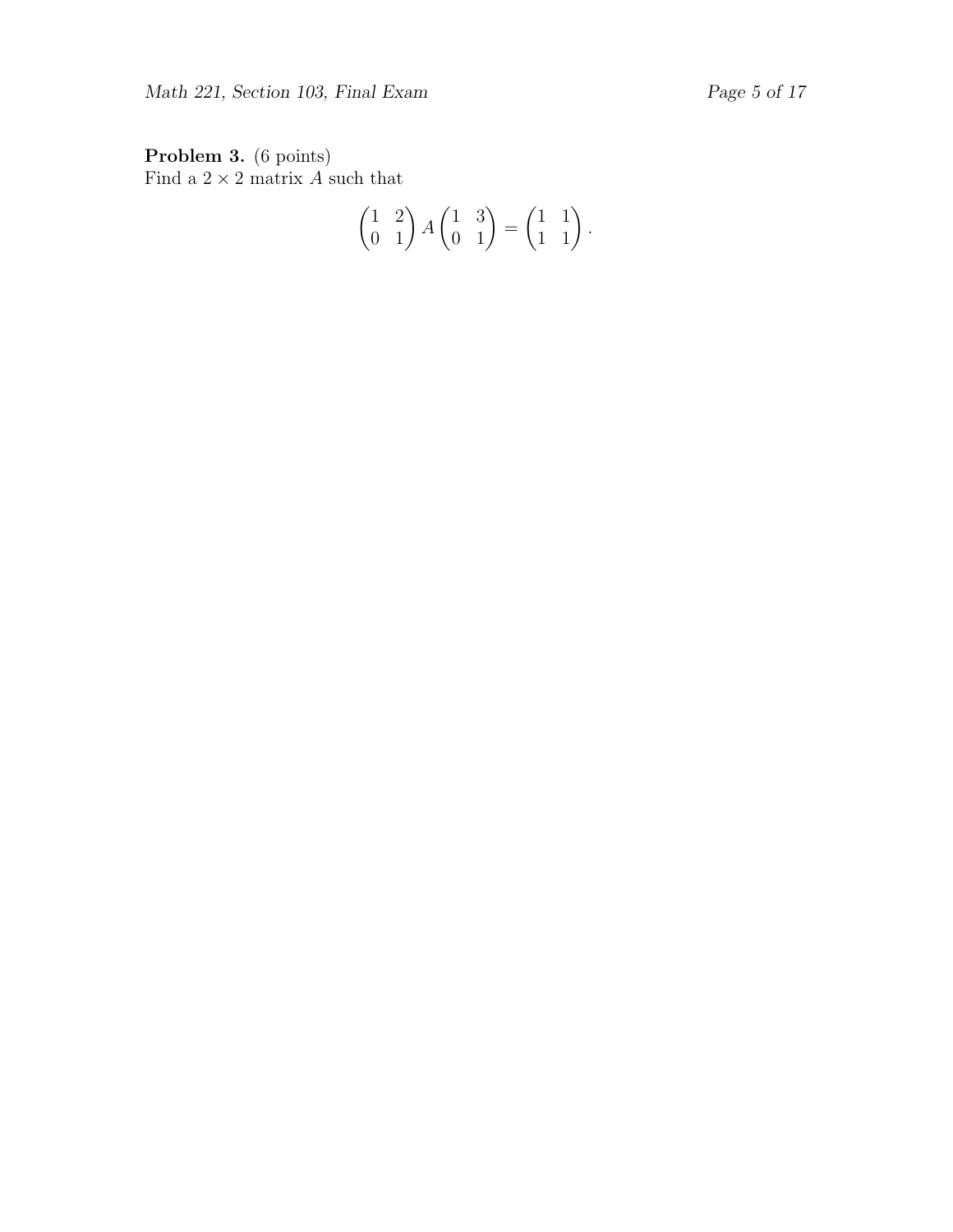# Problem 4. (4 points)

Decide whether or not 
$$
v = \begin{pmatrix} 1 \\ 2 \\ 3 \end{pmatrix}
$$
 is contained in  $W = \text{Span}\left\{\begin{pmatrix} 1 \\ 0 \\ -1 \end{pmatrix}, \begin{pmatrix} 1 \\ -1 \\ 1 \end{pmatrix}\right\}.$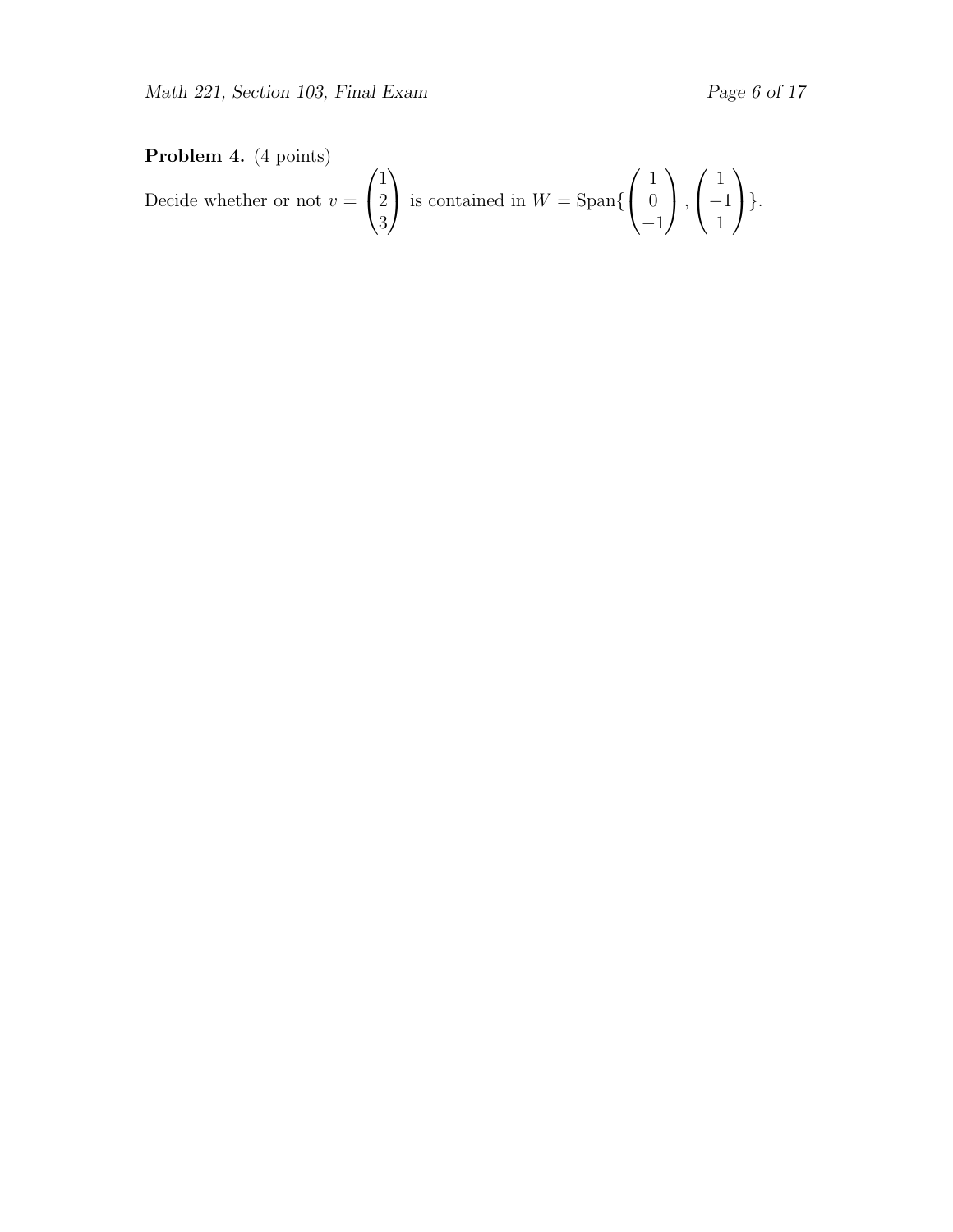## Problem 5. (6 points)

(a) (4 points) Find the determinant of the matrix

$$
B = \begin{pmatrix} 1 & 1 & 1 & 1 \\ 1 & 2 & 3 & 4 \\ 1 & 3 & 7 & 10 \\ 1 & 4 & 10 & t \end{pmatrix}
$$

(b) (2 points) For what values of  $t$  is  $B$  invertible?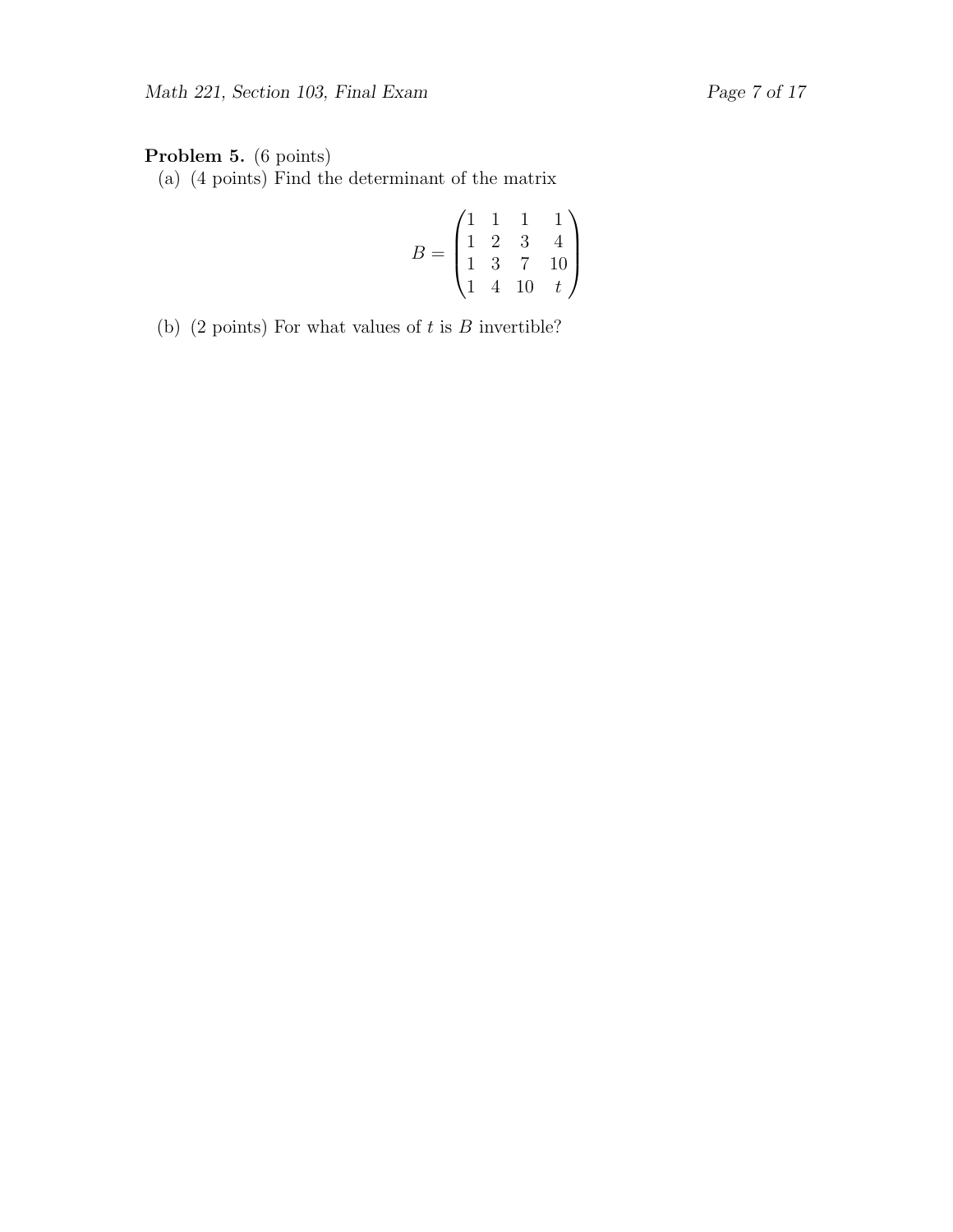### Problem 6. (6 points)

- (a) Explain why  $\mathcal{B} = \{$  $(1)$ 1  $\setminus$ ,  $\begin{pmatrix} 1 \end{pmatrix}$ −1  $\}$  forms a basis for  $\mathbb{R}^2$ .
- (b) Find the coordinate vector of  $\begin{pmatrix} 7 \\ 10 \end{pmatrix}$  in the basis  $\mathcal{B}$ .
- (c) Suppose the standard matrix of a linear transformation  $T : \mathbb{R}^2 \to \mathbb{R}^2$  is

$$
\begin{pmatrix} 2 & -3 \\ 0 & 2 \end{pmatrix}
$$

Find the matrix of T with respect to the basis  $\mathcal{B}$ , i.e., find  $[T]_{\mathcal{B}}$ .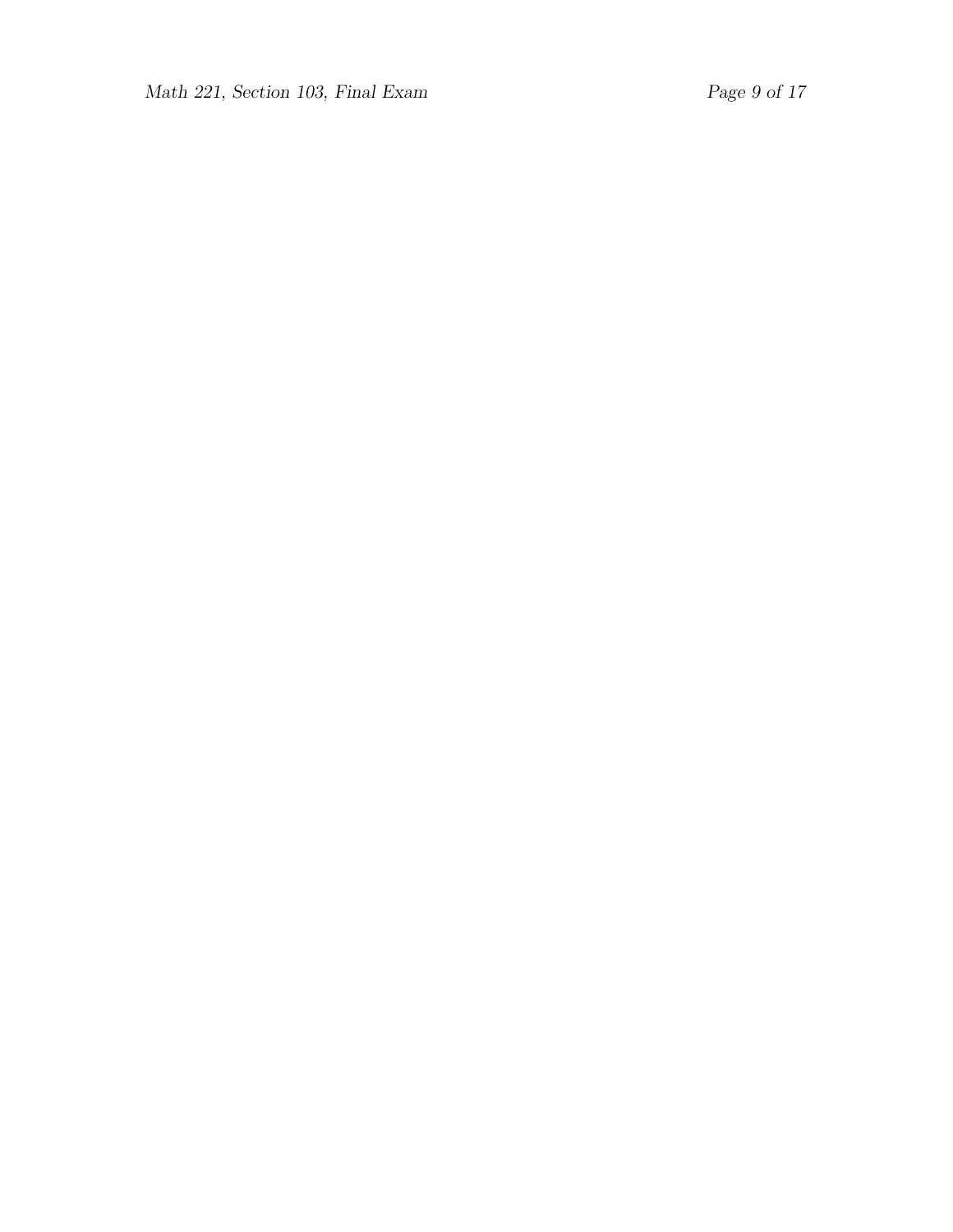Problem 7. (8 points) Consider the matrix

$$
A = \begin{pmatrix} 0 & -4 & -6 \\ -1 & 0 & -3 \\ 1 & 2 & 5 \end{pmatrix}.
$$

(a) (2 points) Verify that 1 is an eigenvalue of A.

(b) (3 points) Find all eigenvalues of A.

(c) (3 points) For each eigenvalue, find the dimension of the corresponding eigenspace.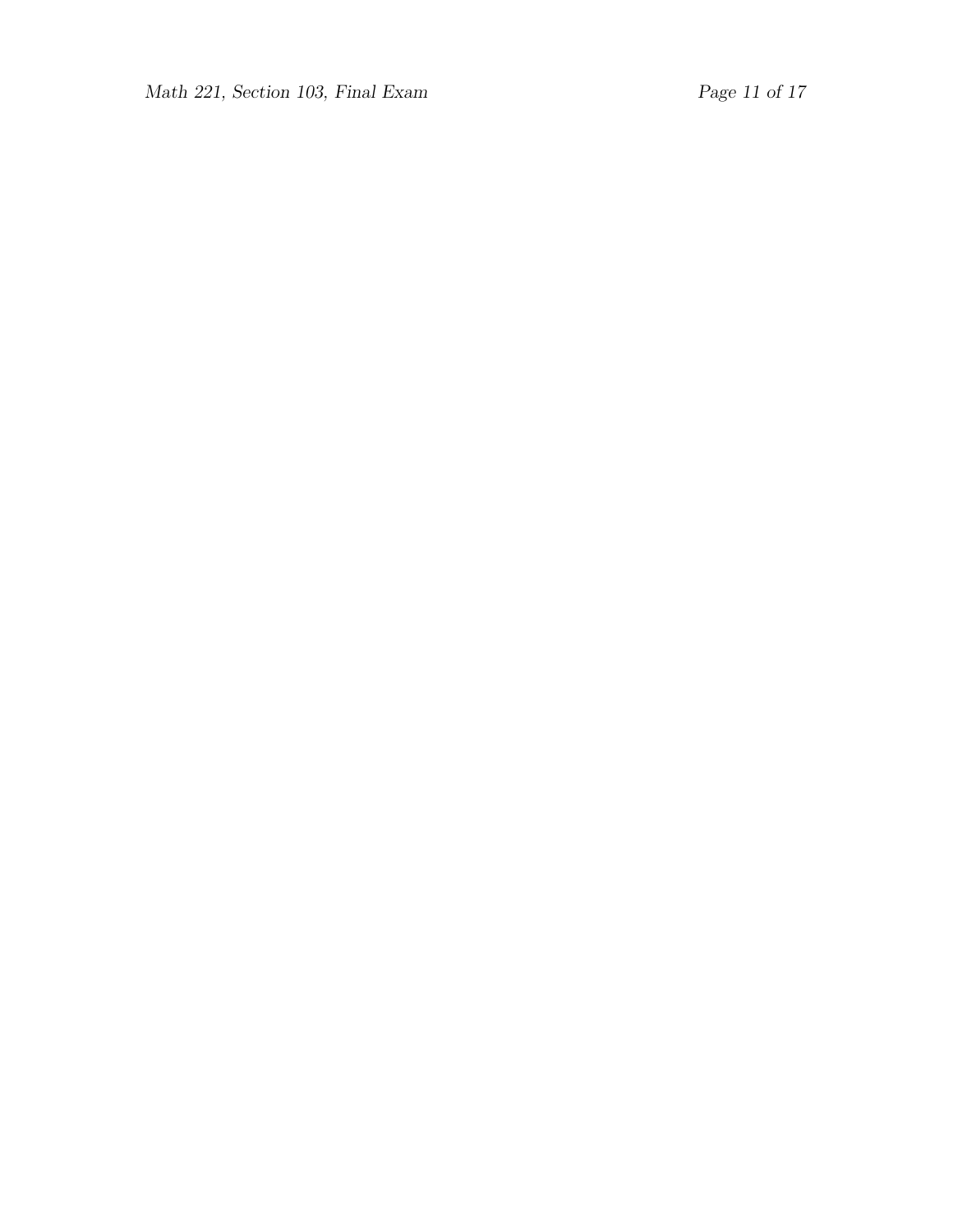# Problem 8. (8 points)

For each of the linear maps  $T : \mathbb{R}^2 \to \mathbb{R}^2$  do the following: find a basis of  $\mathbb{R}^2$ consisting of eigenvectors of  $T$ , or explain why this is not possible.

- (a)  $T : \mathbb{R}^2 \to \mathbb{R}^2$  is given by reflection across the line  $y = \frac{1}{2}$  $rac{1}{2}x$ .
- (b)  $T : \mathbb{R}^2 \to \mathbb{R}^2$  is given by rotation clockwise 5 degrees.
- (c) the dilation  $T : \mathbb{R}^2 \to \mathbb{R}^2$  given by  $T(\vec{v}) = 5\vec{v}$ , for all  $\vec{v} \in \mathbb{R}^2$ .
- (d) the shear in the y-direction whose matrix is

$$
\begin{pmatrix}\n1 & 0 \\
\frac{2}{3} & 1\n\end{pmatrix}
$$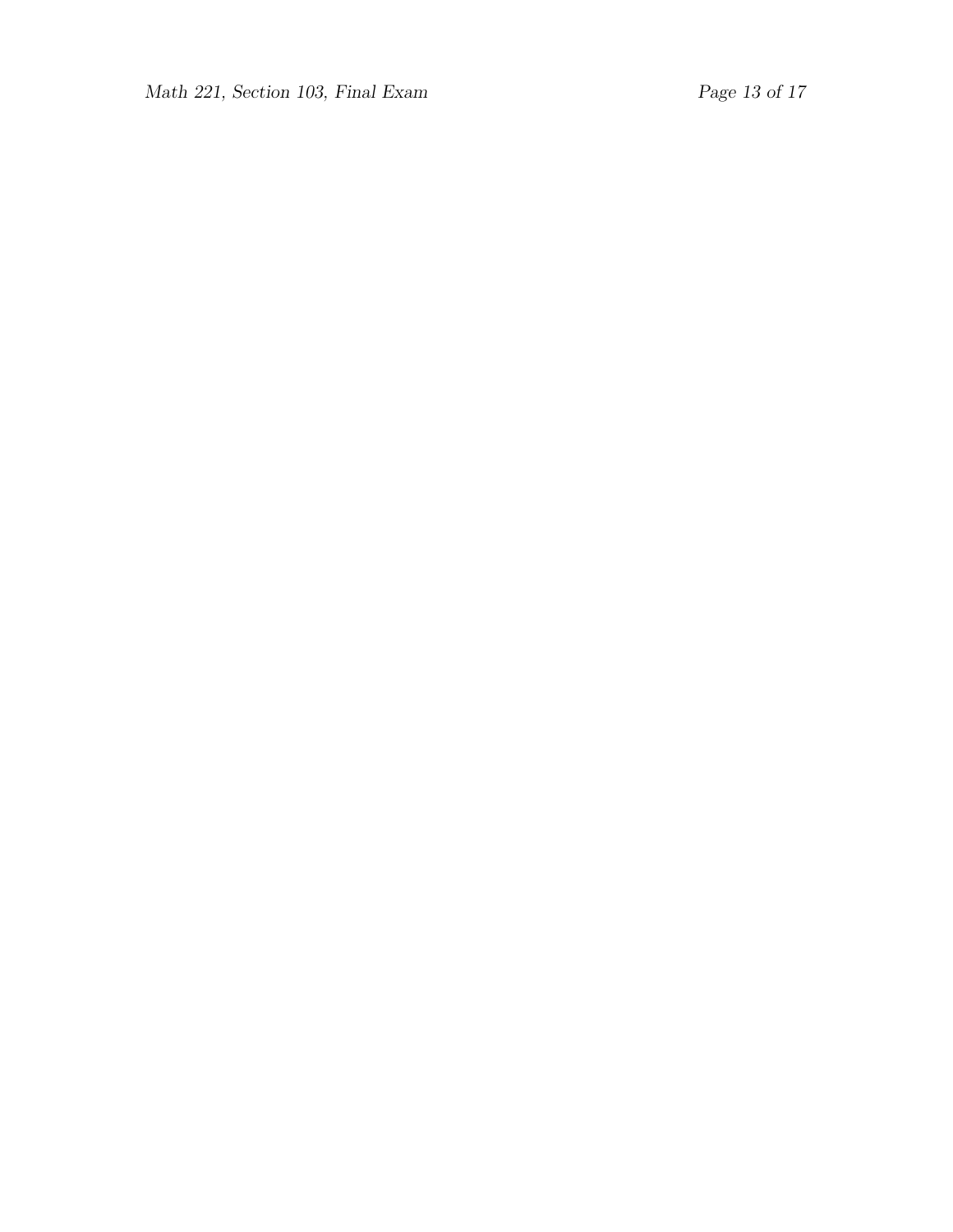#### Problem 9. (8 points)

On a remote planet, moisture is present in clouds, on the continents, and in the seas. Each year 80% of the cloud moisture falls onto the land and 10% falls into the seas. Each year 15% of the land moisture evaporates directly into the clouds and 65% runs into the seas. Each year 70% of the sea moisture evaporates into the clouds.

Assume we know also that the total amount of water or moisture on the planet is 86 trillion litres.

- (a) Draw a diagram of the moisture transfer on this planet. (1 point)
- (b) Write a system of linear equations describing the moisture transfer using the variables  $c, l$ , and  $s$  for water content in clouds, on land, and in the seas, respectively. Find the transition matrix of this dynamical system. (2 points)
- (c) Suppose the planets moisture distribution is in equilibrium. What is the annual precipitation (volume of water falling onto land from the clouds)? (3 points)
- (d) A large meteor falls onto the planet, causing all sea water to evaporate into the clouds. (The impact has no other effect on the moisture distribution, but it does cause mass extinction of aquatic species.) Write down the matrix which represents the change in the state vector  $\begin{pmatrix} c \\ s \end{pmatrix}$  caused by the impact. (2 points)